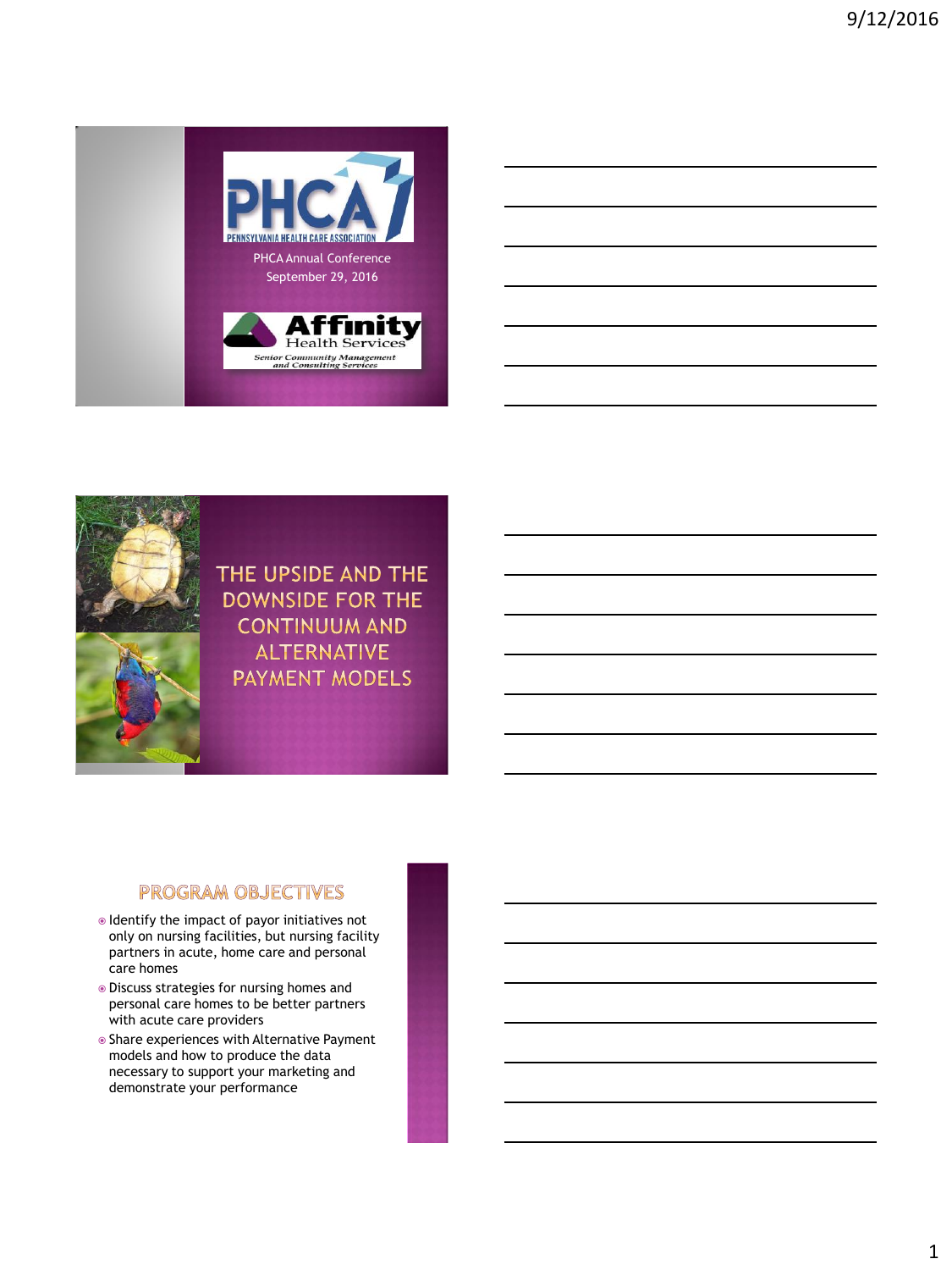### WHY ALTERNATIVE PAYMENT **MODELS**

- USA spends 16.4% of GDP or almost twice as much as the average of other developed Countries of 8.9%
- Hospital Rankings PA is ranked 5th for the most expensive in highly utilized diagnosis/treatments
- PA ranks poorly for the most utilized institutional care for skilled nursing vs. home based services
- Congress defined through ACA and previous legislation specific demonstrations
- Pioneer ACO generated \$87 million in year 1

### WHY MANAGED LONG TERM SERVICE AND SUPPORT (MLTSS)?





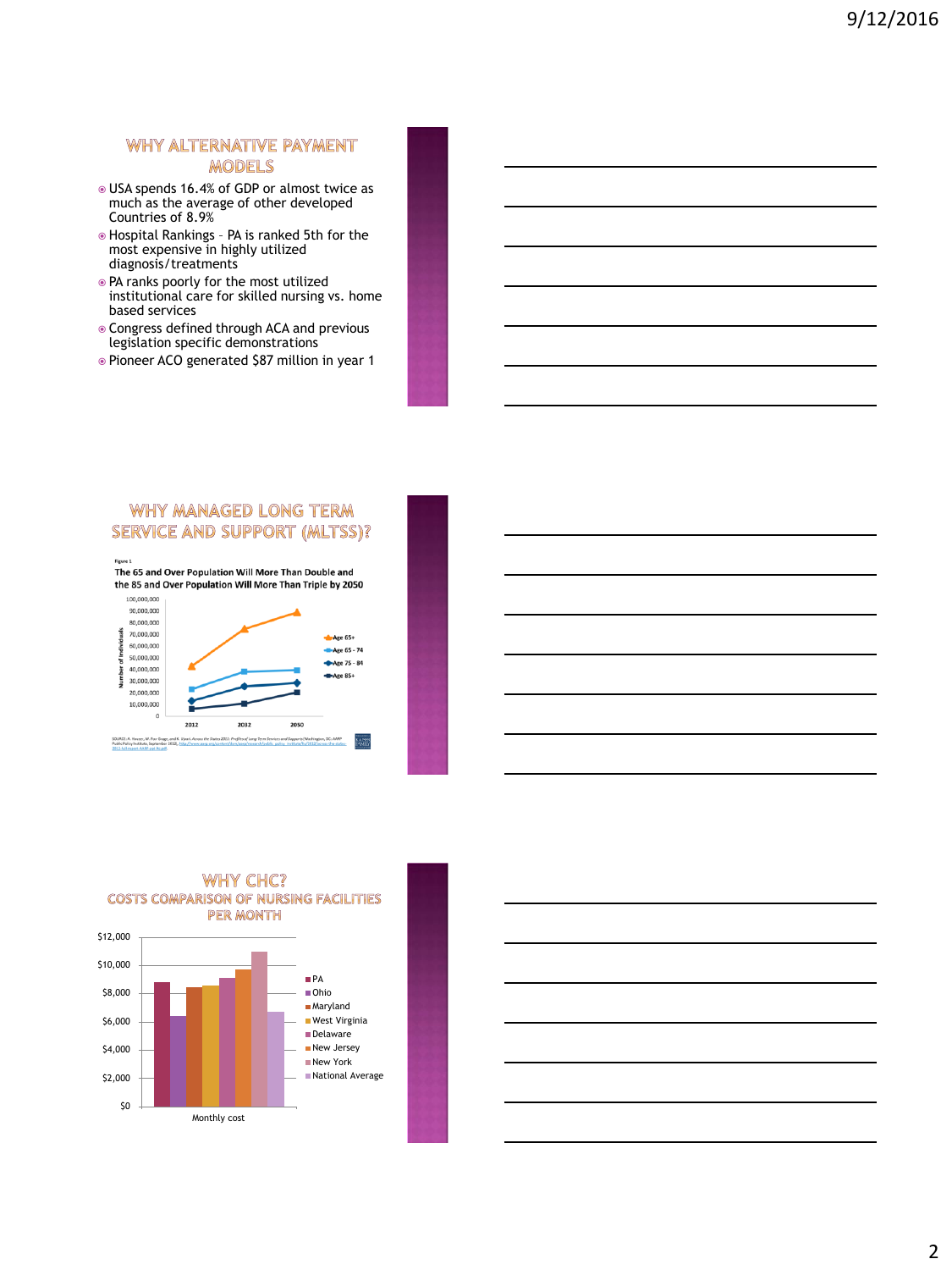# **HOW PROVIDERS ARE GETTING PAID** AND HOW WILL THEY BE PAID

- Fee for Services (FFS)
	- **Pays providers based on the quantity and** complexity of services
- **Provider is not held accountable for** quality/efficiency or cost
- In some cases, the more services delivered the higher the reimbursement (incentive to treat)

#### Alternative Payment Models

- Value based purchasing
- Accountable for outcomes and efficiency
- In some cases, the less services the better the reimbursement

### **ALL PAYMENTS SOURCES ARE CHANGING**

- Private Side
	- **Coalition of private** insurers
- **Aetna/Blue Cross Move 75% of their** contracts to alternative payment by 2020
- $\bullet$  Hire private contractor to drive down costs and up quality
- **Accelerate change**
- Making headway
- o 11% in 2013
- CMS Public Side Value Based
	- Quality Based
	- **End of 2016, 30% FFS** change to value based
	- Accountable Care Organizations
	- **Bundling**
- **Mandatory CJR**
- **Pay for Performance**
- PA Department of Human Services
	- Community Health Choices (MLTSS)

# **CMS INNOVATION**

- Testing innovation to achieve better care, better health for communities and lower payments
- MC/MA opportunity to integrate
- **OIncentive Payments**

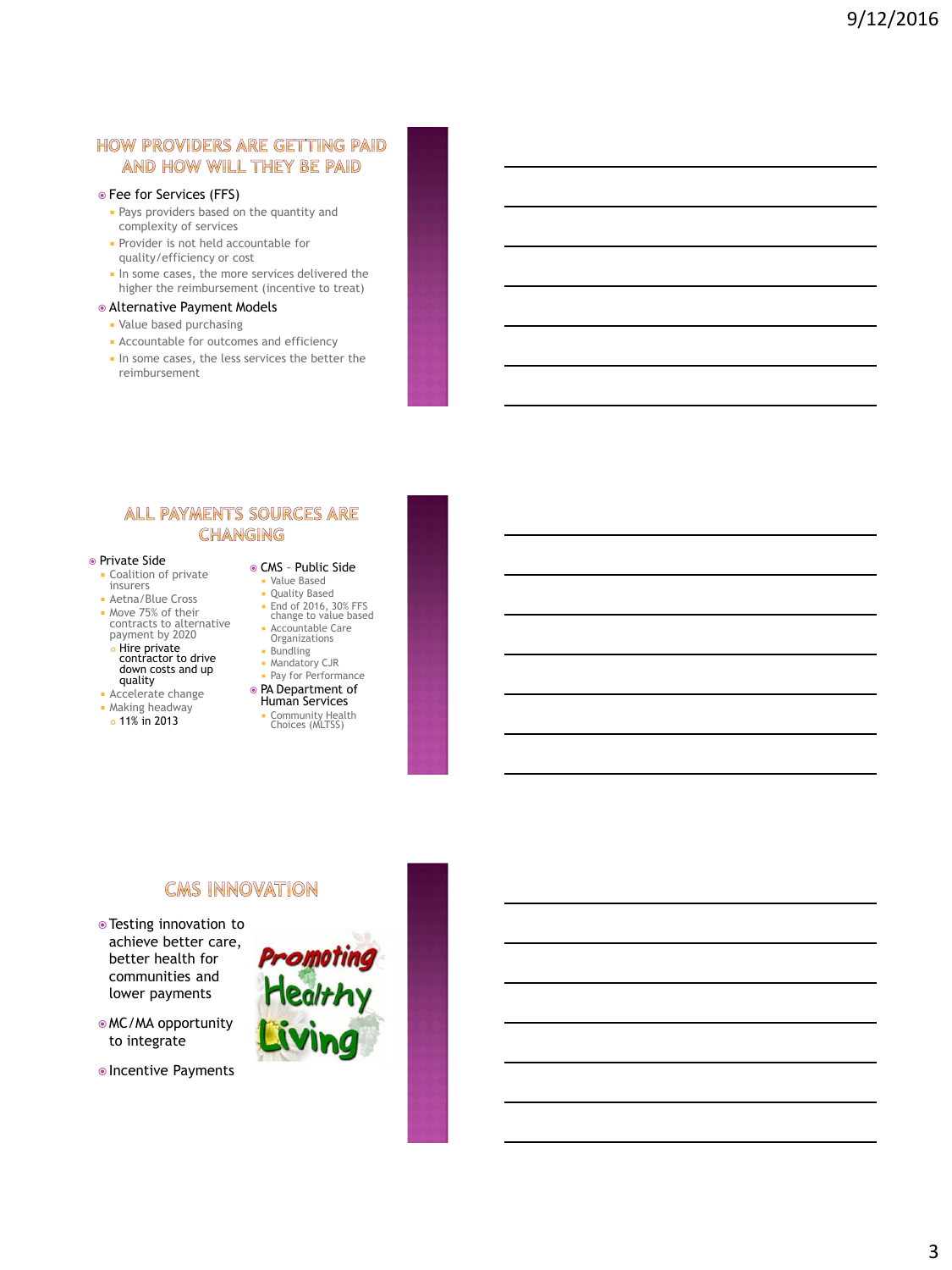

# **IMPACT ACUTE CARE**

- Acute Care
	- Highmark/UPMC Direct patients to hospitals No coverage
	-
	- Readmission Rate Payment Reductions
	- Failure to meet quality standards
	- **o** Infections
	- **Emergency room wait time**<br>**Complications from surgery**
	- Rewards for specified Quality Measures
	- Negative adjustment for not reporting data Star Rating this will grow bigger
	-



# **IMPACT ACUTE CARE / OTHER**

- Accountable Care Organizations
- Bundled Payments
	- Responsible for 90 day period Must control the 90 days
	- **Preferred Providers**
- Report Card
- 3 Star and outside the 3 Star
- discussion What has been created by the mandatory CJR
- 

Risk not previously in play



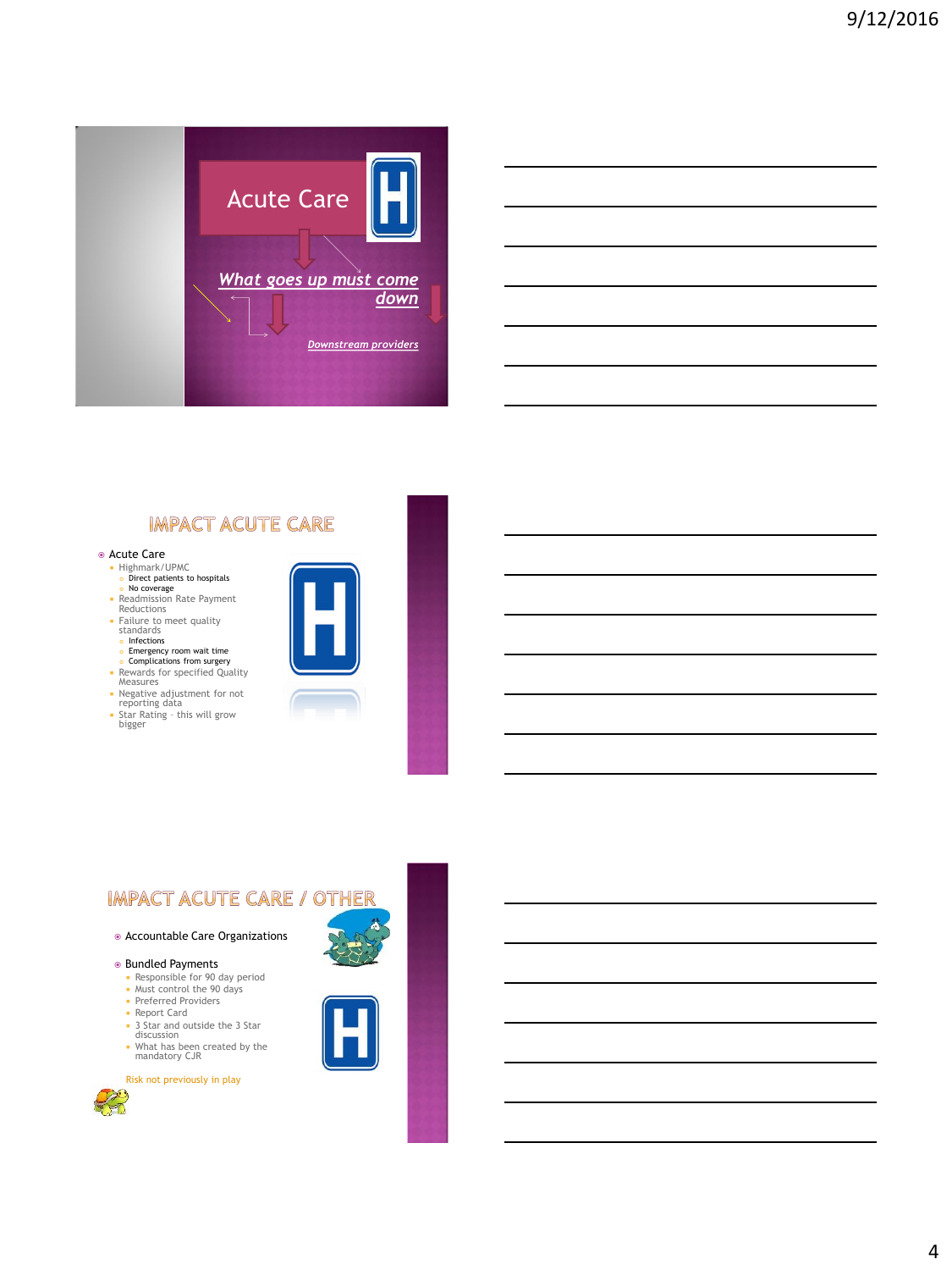# THE UPSIDE AND DOWNSIDE

- Low infection rates = less patients
- Reduce readmission to hospital = less patients/tests/doctors/ ambulance service
- Penalties for certain quality measures = reduction in reimbursement
	- % urinary track infection
	- % unplanned weight loss
	- % acquired weight loss % report moderate to severe pain
	- % loss of ADL's

Observation Stays Difference between MC and MC Managed Care

Hence:

- Emergency Room straight to Long Term Care, Personal Care or Home **Urgent Care - Med Express**
- **Physicians Employees**
- Reduced LOS
- Accept financial responsibility for bundles
- 

### **ACUTE CARE CHAIN REACTION UPSIDE AND DOWNSIDE**

- Acute Care changes must flow down hill Skilled Nursing hospital admissions reduced – skilled patients decline
- Direct admit to Home Health from Acute care
- Emergency Room reductions/admits from ER
- Home health role and responsibility day one services
- Funding of more LIFE programs (Living Independently for the Elderly) (hospital in the business)
- Personal Care Homes potential opportunity (hosp in that business)
- **Pressure on families/caregivers to provide care at home**

#### **IMPACT OF NARROWING OF PROVIDER** NETWORKS UPSIDE AND DOWNSIDE

#### Private Insurance companies

- Chose Providers for Quality and Cost
- **Eliminate Providers for Quality and Cost** (over \$1 million impact)

#### Navi Health

- Private contract company
- They determine
- $\bullet$  Length of stay **Minutes of therapy**
- Rates
- 
- Discharge Score 30-day readmit rate
- **Report Cards**



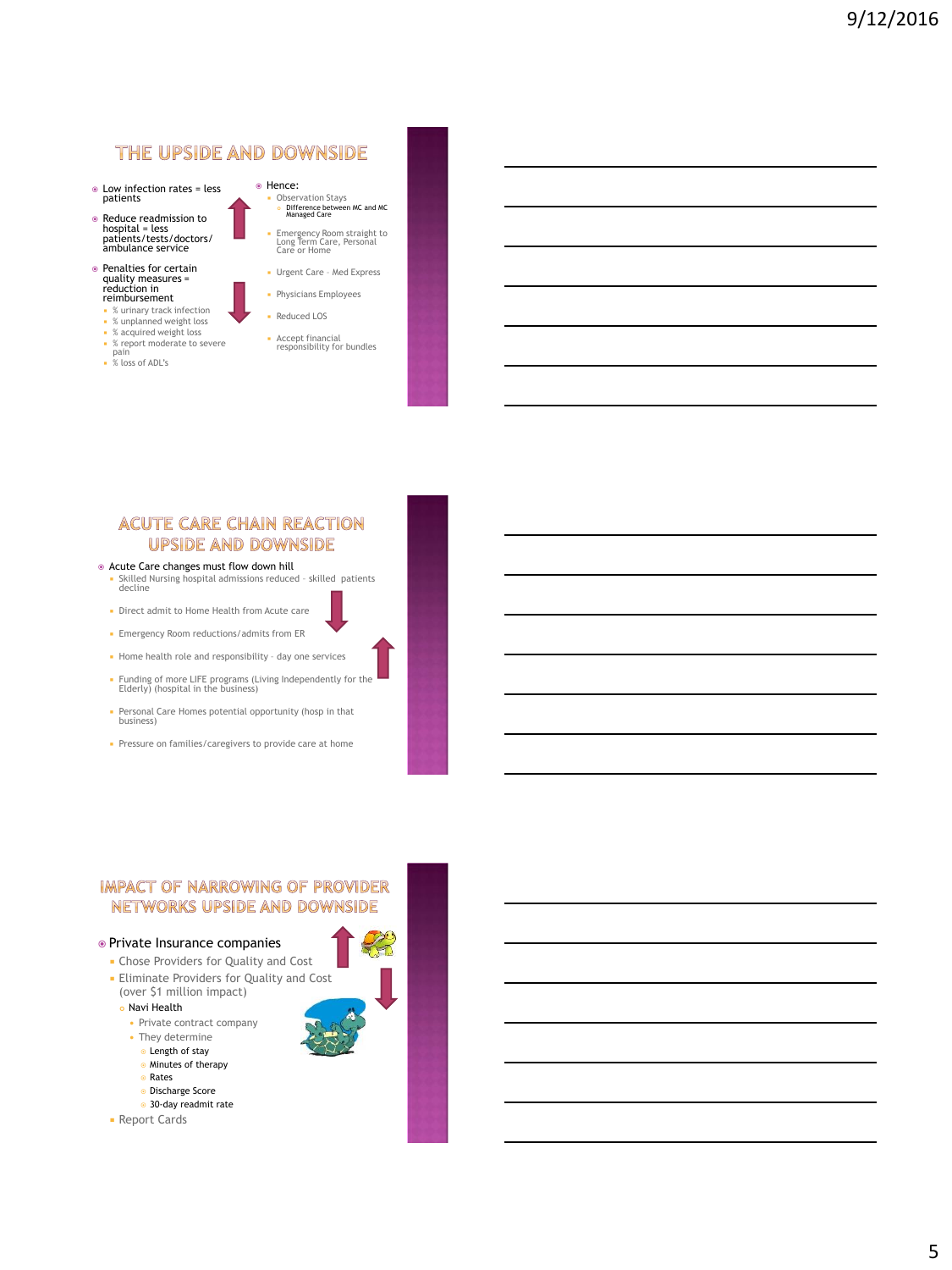#### Highmark SNF Scorecard Metrics

| <b>Metric</b>                          | Weight | <b>Detail</b>                                                                                                                                                                                  |
|----------------------------------------|--------|------------------------------------------------------------------------------------------------------------------------------------------------------------------------------------------------|
| <b>LOS Variance*</b>                   | 20%    | Actual risk adjusted average length of stay compared to target for discharges.<br>from that facility as determined by the naviriealth LiveSafe tool.                                           |
| Discharge Variance*                    | 20%    | Actual risk adjusted functional improvement seen on average for discharges<br>from that facility compared to expected functional improvement as determined<br>by the naviHealth LiveSafe tool. |
| Discharge to<br>Community*             | 5%     | Percentage of discharges that were discharged to home, assisted living.<br>transitional living and/or board and care versus another institutional setting.                                     |
| Overall Star Rating**                  | 5%     | As reported by CMS, the overall Star rating comprising the 3 domains.<br>measure (Health Inspections, Quality and Staffing)                                                                    |
| Quality Star Rating**                  | 5%     | As reported by CMS, the specific Star rating for the facility performance in the<br>11 physical and dinical measures for nursing home residents.                                               |
| Cost Per Episode*                      | 10%    | An efficiency measure derived from claims data measuring the average cost<br>of claims paid per discharge from the facility.                                                                   |
| <b>Risk Adjusted</b><br>Readmit Rate** | 10%    | All payer information submitted to AHCA that is risk adjusted to predict how<br>likely a 30-day readmission would occur at the facility.                                                       |
| 30-Day SNF<br><b>Readmission Rate*</b> | 15%    | Non-risk adjusted readmission rate acute discharges from the hospital to the<br>SNF that readmitted to the hospital directly from the SNF within 30 days from<br>the acute discharge.          |
| <b>60-Day Readmission</b><br>Rate*     | 10%    | Non-risk adjusted readmission rate from any setting within 60 days discharge.<br>from the hospital back to the hospital that included a stay at the SNF.                                       |

\* Points earned based on SNF's performance in a normal distribution \*\* Points earned based upon absolute results.

# CHC IMPACT ON THE CONTINUUM

- UPMC for You
- AmeriHealth Caritas

#### Centene

- All providers that bill insurance for the care of the elderly or disabled are impacted
- **These payors now head to the acute care and** home care providers
- Rates are negotiated
- Changes the role of Aging Services supervised by private sector
- Changes the role of Discharge Planners

### PERSONAL CARE HOMES IMPACT

#### Being a good partner

- Admissions from the Emergency Room
- Prepare for your Report Card It is coming...
- Evaluate staffing and the care of the resident in your personal care home
- **Star Rating**
- **Clinical Dashboard**
- **Partner with Home Health effectively** and have clear expectations
- **Therapy Services**
- **Interact**

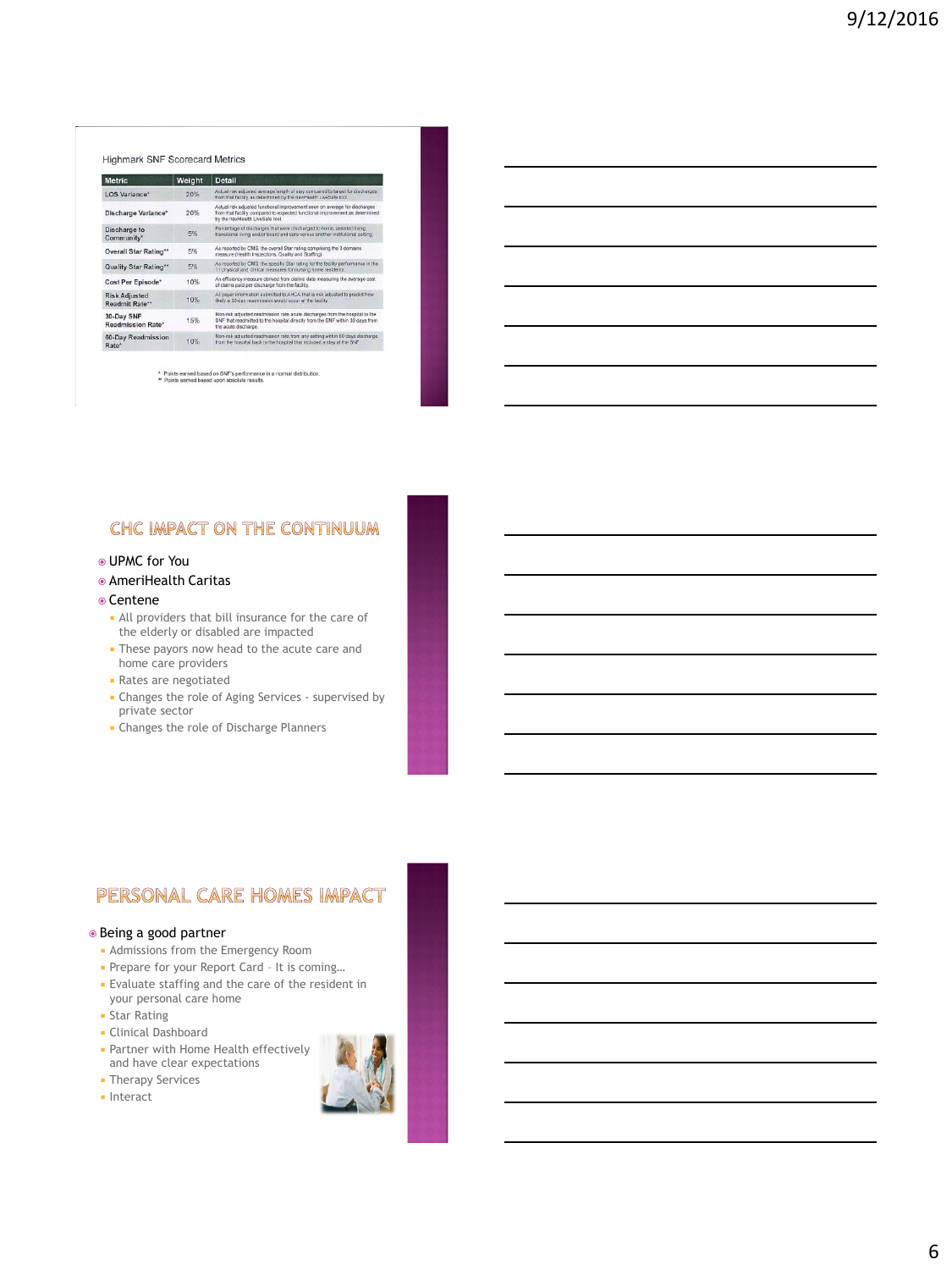# **HOME CARE IMPACT**



- Meet the patient in the driveway
- Positioned in the hospital to make referral
- Manage Costs and evaluate efficiencies
- Acute care going to select the best outcomes for the best price (narrowing of network)
- ACO's select the home care also
- not a choice
- $\circ$  Star Ratings continue to be a factor
- Must take all insurances

# THE RIVER HEALTH EXPERIENCE

#### Preferred provider status

- 3 Star Started out, but 2 Stars were included
- Cost guideline
- **Length of stay**
- Reduce LOS

### Money – Risk Share \$\$\$\$

- Money returned if you met the criteria at a certain %
	- Electronic Medical Record
	- Quality Measures met
- Reduced LOS –cost savings \$3,600 (example 1 resident)



#### IMPACT ON SNF LENGTH OF STAY MEDICARE **COMPARED TO ALTERNATIVE PAYMENTS**

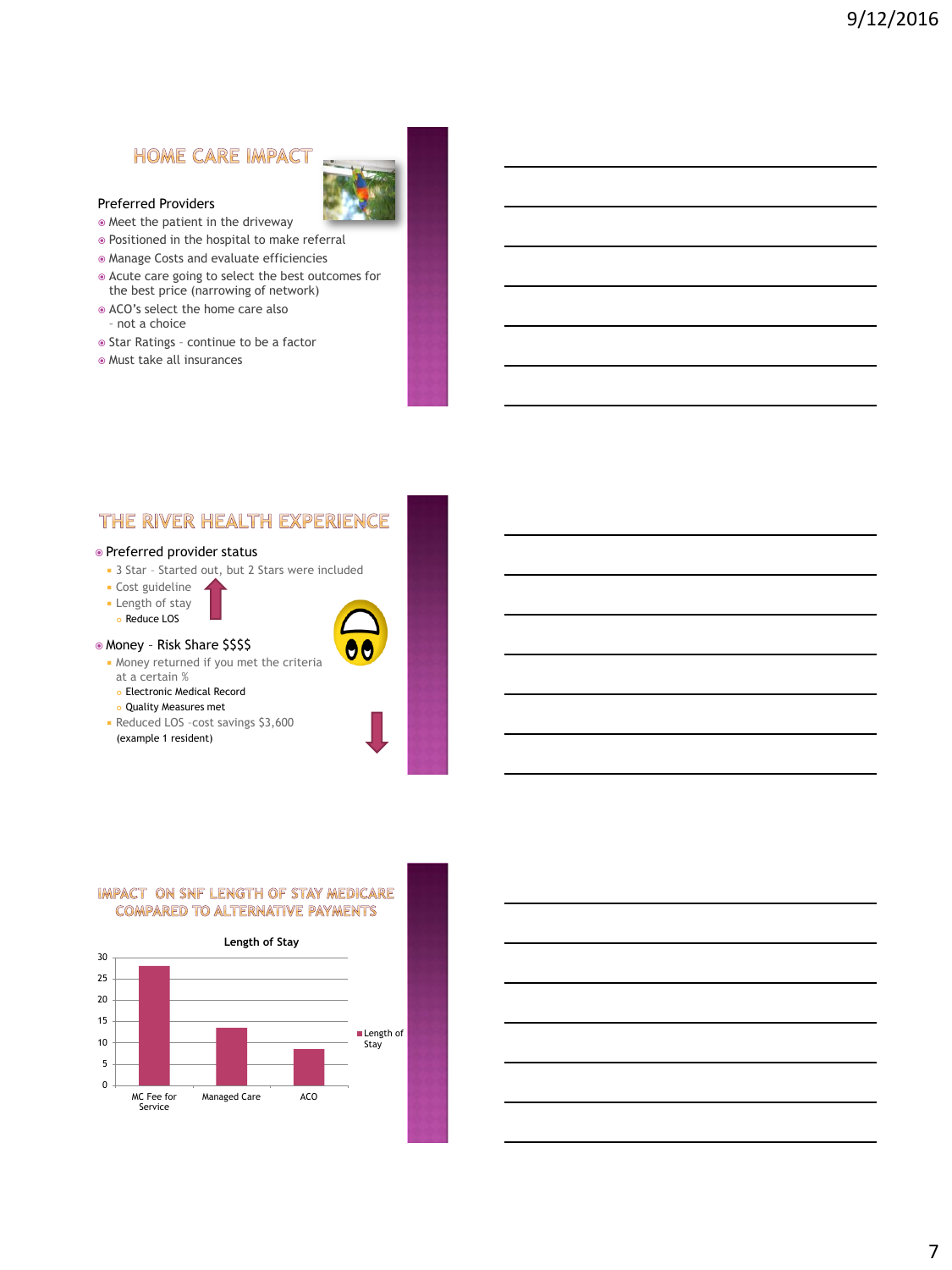# **MEDICAL DIRECTOR INITIATIVE**

- Emergency Room physician group serve as Medical Director
- On site services for the residents
- Build confidence with family members
- **REALLY** avoid hospital visits



# **IMPACT LOTS OF UP SIDE**



- Reduced stay in institutions
- Less hospital visits
- **Less ER visits**
- Decreased ambulance trips
- Technology
- More physician interventions Less infections
- Improved abilities and treatment outside acute care

### PREFERRED PROVIDER ORTHO GROUP

#### Demonstrate the outcomes

- **Private Rooms**
- **Positive Outcomes**
- **Proven Family and Resident Satisfaction**
- **Infection Rate was a large plus**
- Rehab had the ability to step up to the plate with the CJR Model / Clinical Mapping tool
- **Invested in Interact Certification**
- Data to support initiatives
- High star rating

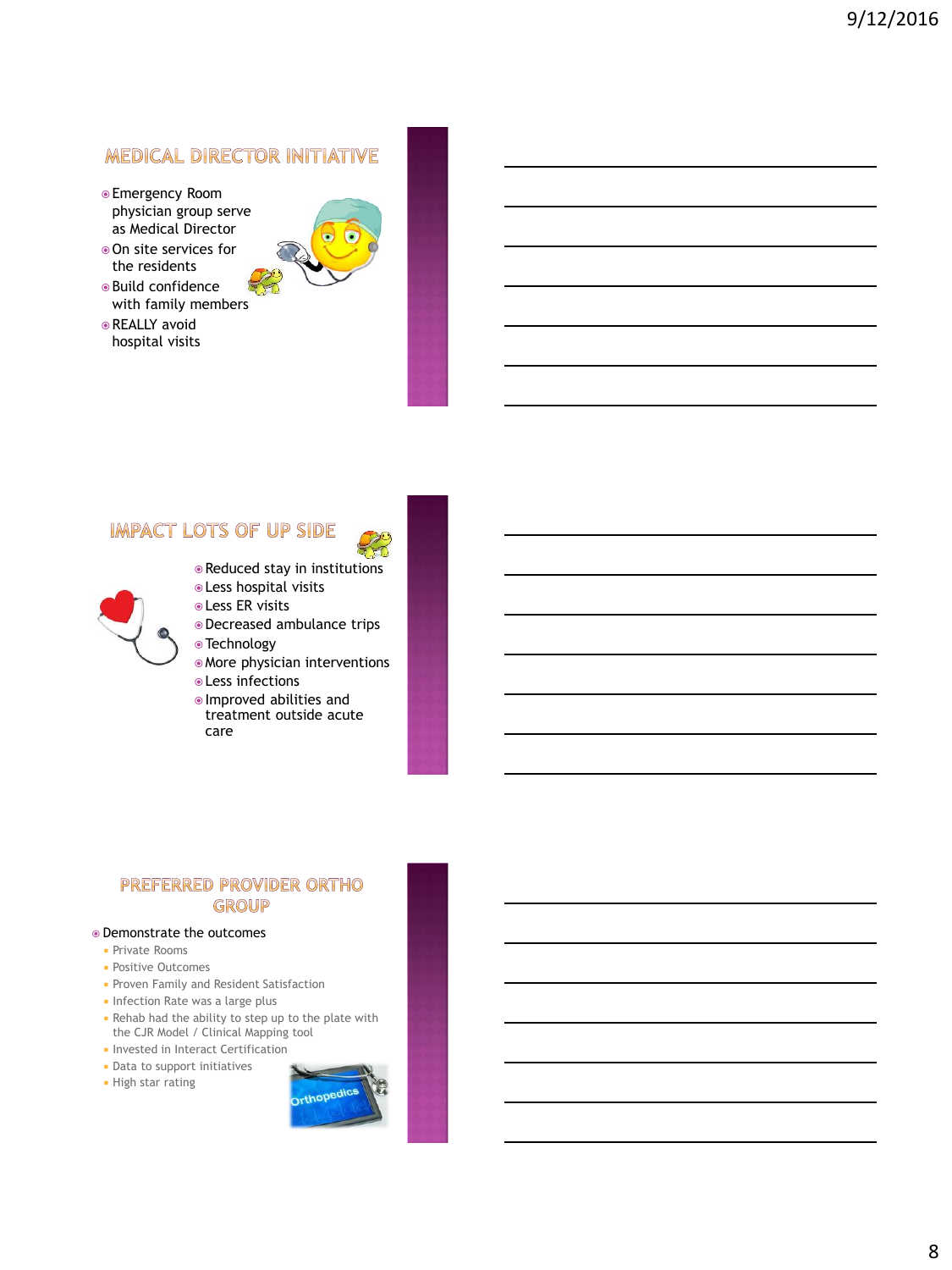# **NURSING HOMES RE-HOSPITALIZATION RATES**



# **HOW TO BE THE BEST PARTNER**

- Be at the Table
- Communicate
- Be a True Partner
- **Shared value**
- **Stick with your partner**
- Understand the commitment
- **Take all insurances**
- Be Open and Upfront
- Be Flexible
- Think Outside the Box



### PARTNERING: PREPARE YOUR OWN **SCORE CARD**

- Readmission Rate
- Infection Rate
- Length of Stay
- Discharge Scores
- Star Ratings

Control your costs

 Make yourself attractive

 Tools designed to track and calculate

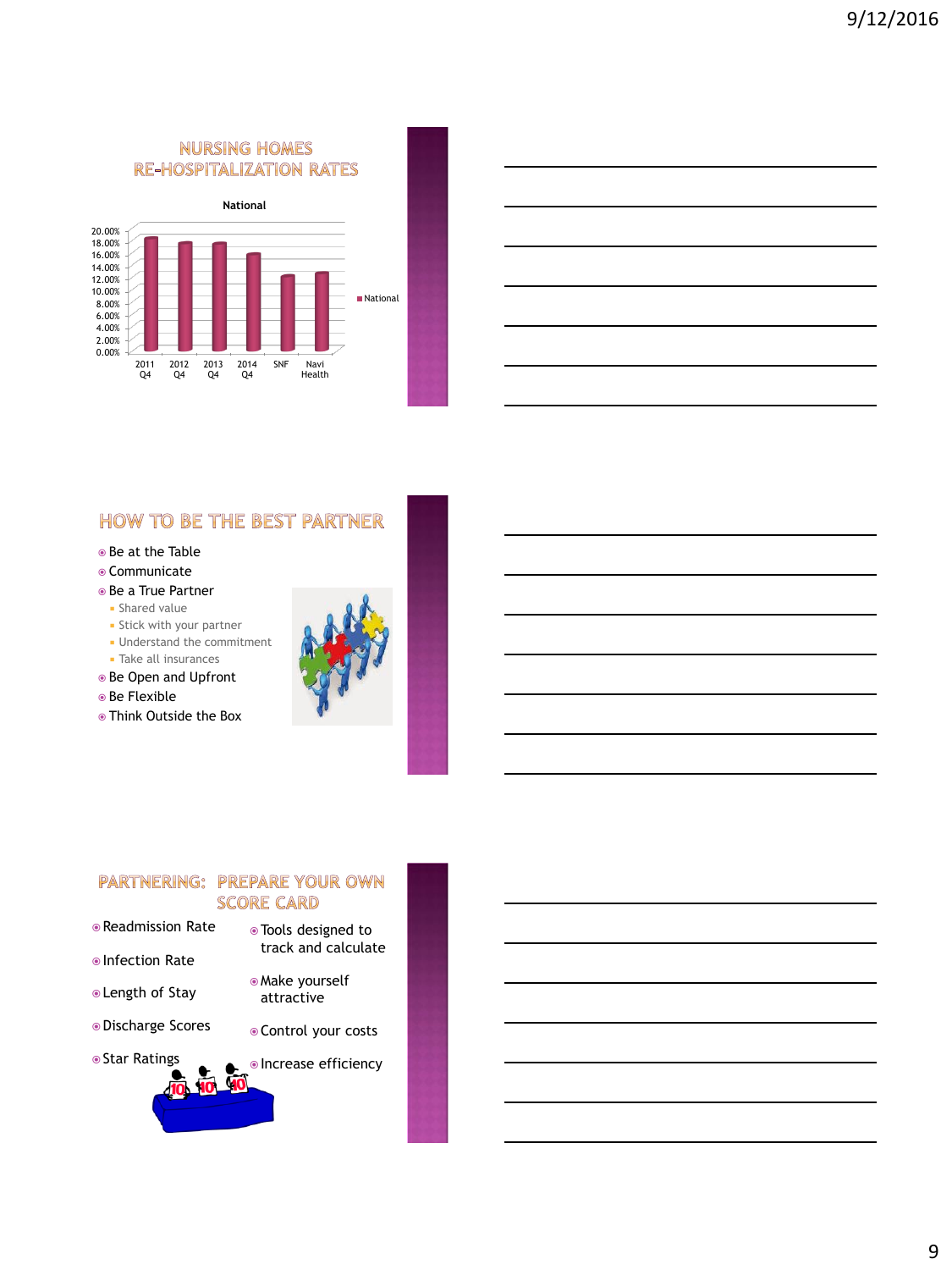# MAKE YOURSELF ATTRACTIVE

- Show your outcomes
- **Come up with the data to demonstrate**
- Develop Critical Pathways
- Educate your team
- Market the outcomes not the donuts – the entire team needs to know the data
- Take all insurances (physician partner)

# **AVERAGE LENGTH OF STAY**





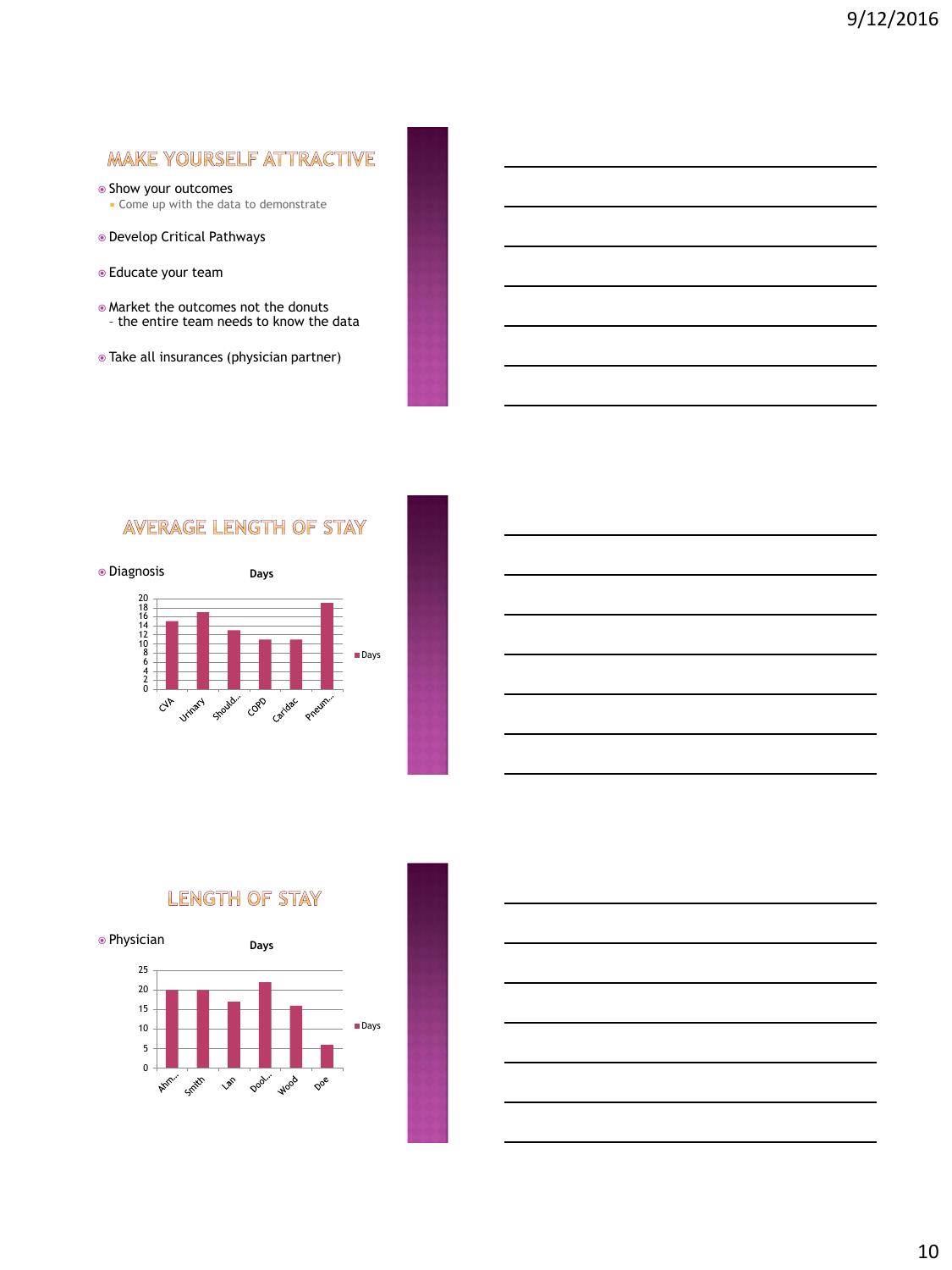**HOSPITAL LENGTH OF STAY** 





**COST PER EPISODE - HIP** 





# **INFECTION RATE** PA PATIENT SAFETY AUTHORITY